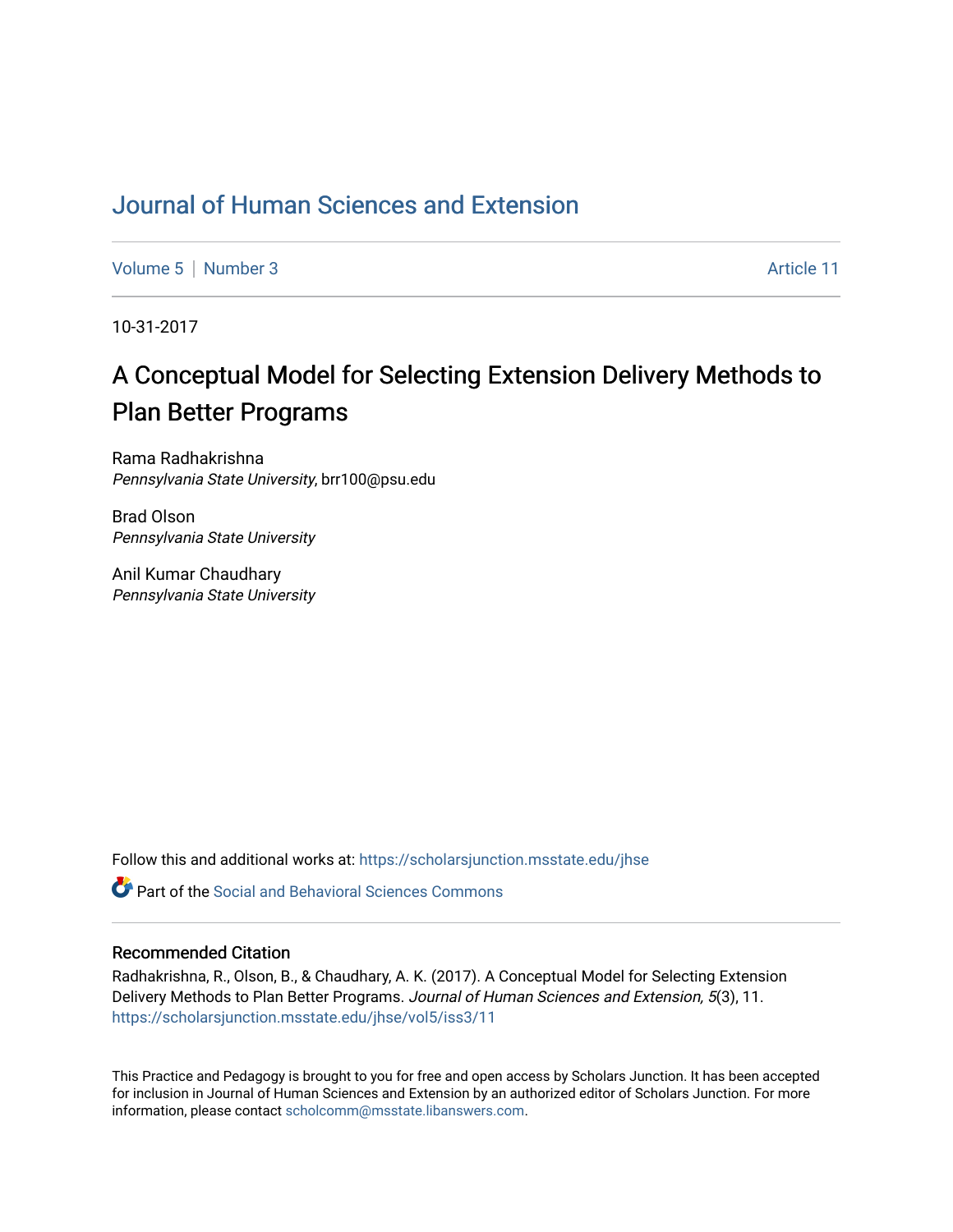## **A Conceptual Model for Selecting Extension Delivery Methods to Plan Better Programs**

**Rama Radhakrishna Brad Olson Anil Kumar Chaudhary**

*The Pennsylvania State University*

*Extension educators today face several challenges in designing, delivering, and evaluating programs. Achieving successful program outcomes is becoming increasingly difficult. Educators must choose amongst a wide variety of technology and delivery methods, all while facing resource constraints such as cost, time, and materials. Educators require a tool that helps them to select delivery methods that achieve more successful program outcomes. We developed a conceptual model that connects the scholarly works of Bloom et al., Dale, and Bennett with over 30 program delivery methods. This article demonstrates the model's utility by applying it to a past program on smoking cessation.*

*Keywords***:** conceptual model, tool, Extension program, delivery methods, Bloom, Bennett, Dale

## **Introduction**

Extension has a long history and tradition of delivering programs to clientele. Over the last 100 years, Extension educators have witnessed significant changes in the delivery of programs that has been driven by technological changes, the nature of Extension program offerings, the clientele it serves, and the resources needed to deliver programs. The technological revolution in the last 10-plus years has significantly altered the way Extension delivers its programs. For example, more programs are now delivered online using a variety of devices and communication technologies. Many of our in-service training programs and meetings are offered through the internet. In addition to these changes, Extension is faced with declining resources and an increased demand for documenting program outcomes. In light of such constraints and changes, Extension educators must find new ways to increase the effectiveness and efficiency of their program delivery methods. A need exists to provide Extension educators with a tool that can effectively and efficiently select the most appropriate delivery methods to achieve better program outcomes.

Direct correspondence to Rama Radhakrishna at brr100@psu.edu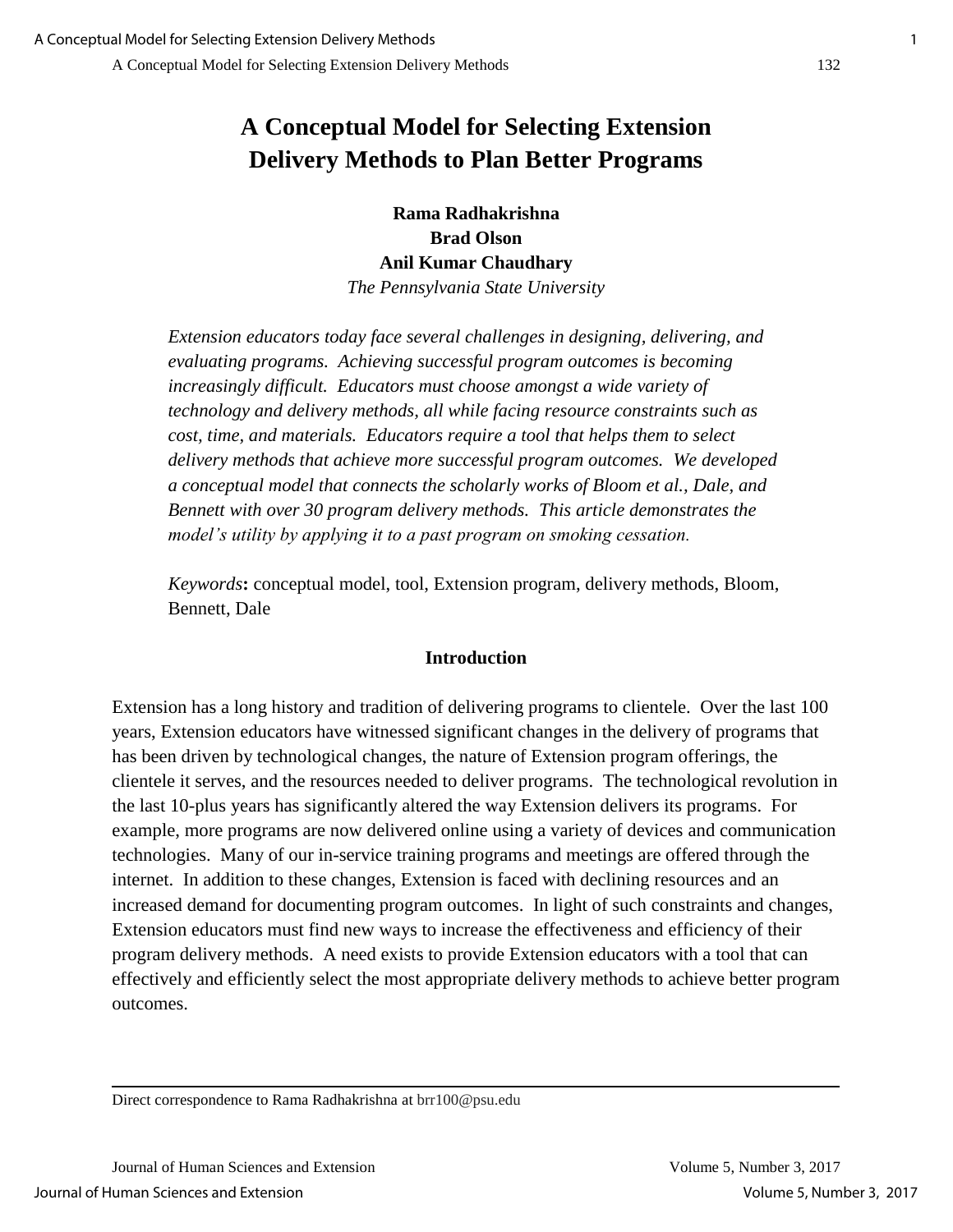Several researchers have documented the value of various educational delivery methods in effectively communicating information to clientele. Fedele (1985) indicated that information delivery is done by a number of methods. For example, print-based information serves the clientele with specific answers to a myriad of topics. Audio-visual methods such as radio and video tapes often provide information without personally involving Extension educators. Mass media delivery methods, such as radio, television, and newspapers, are used to advertise events, foresee client needs, and report agriculture business information. These methods are used in a variety of ways and in a number of contexts, depending on the needs of program participants. In recent years, Extension has changed its delivery mechanisms due to technological advances, clientele's access to the internet, and clientele's familiarity and confidence using internet resources. Additionally, reduction in funding and increased demand for putting information on the internet and delivering information using electronic devices have contributed to a shift from the use of traditional methods.

Richardson (2001) classified educational delivery methods into three groups: experiential, reinforcement, and integrative. According to Richardson, to promote effective and efficient learning, a delivery system should include methods, wherever possible, that provide desired experiential opportunities for the learner, reinforce the learning, and provide opportunity for the learner to integrate new information with existing knowledge and skills. Richardson further identified several factors that should be considered in the delivery of educational information: the target audience, the educational objective, the type and content of the message being provided, the characteristics of the delivery method, and the method's utility for providing desired learning support. However, one additional factor that should be considered in the selection and delivery of information is the desired or expected outcomes as a result of delivering an Extension program using a particular method or a combination of methods. This article examines and connects several delivery methods to the desired outcomes that Extension programs commonly intend to produce.

The purpose of this article is to provide a tool, in the form of a conceptual model, which connects the models of three educational scholars: Bloom, Engelhart, Furst, Hill, and Krathwohl (1956), Dale (1970), and Bennett (1975). These models serve as foundations for teaching in both formal and nonformal settings. By connecting educational research to specific delivery methods, the conceptual model can aid Extension educators in selecting the most appropriate delivery methods to achieve better program outcomes. We will first briefly describe the key components of each educational model. Then, we will connect the three educational models using our conceptual model in the context of Extension programming. We will then discuss the application of the conceptual model to a specific program whose goal was to change awareness, attitudes, and behaviors of program participants.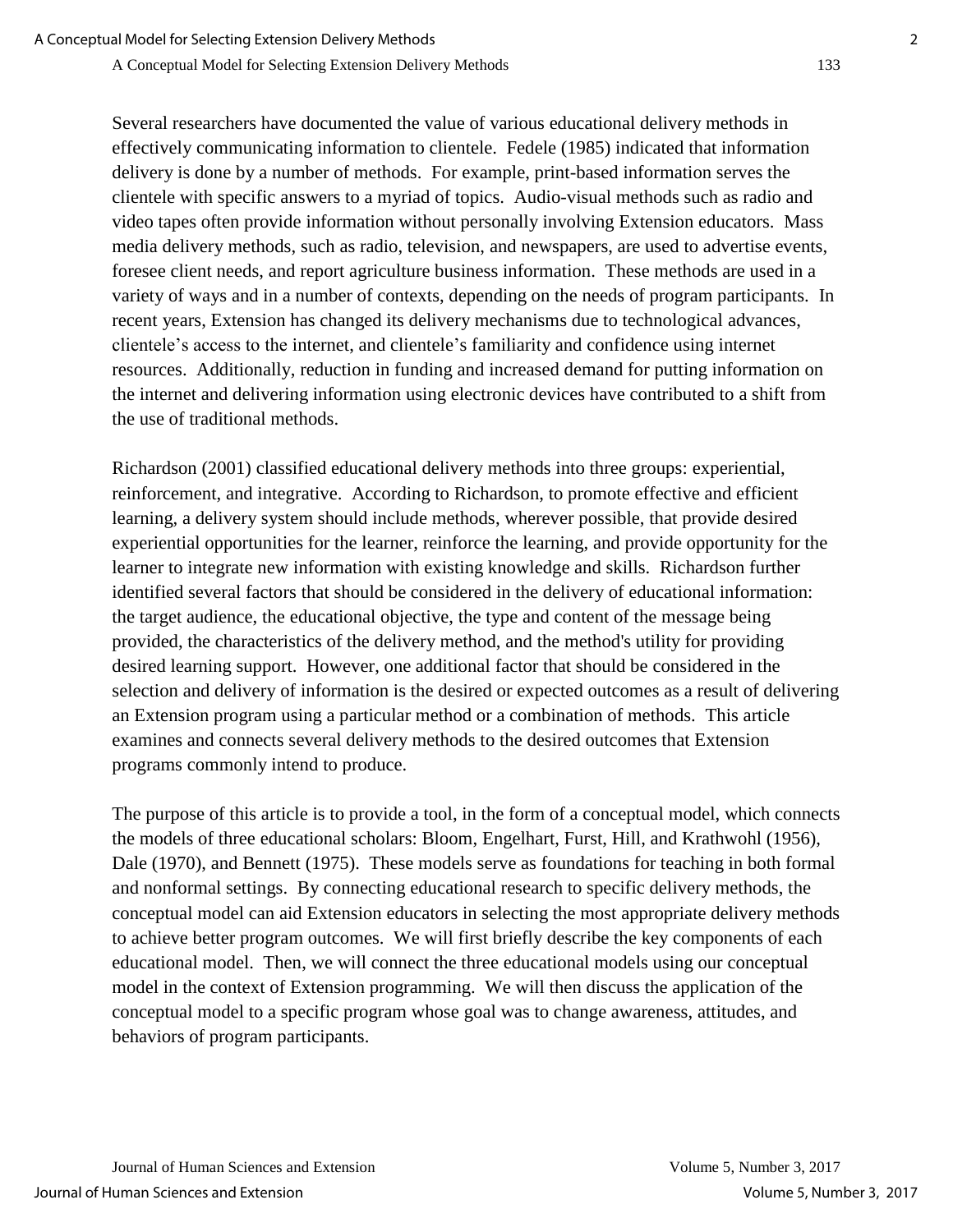#### **Description of the Three Scholarly Models**

The taxonomy of Bloom et al. (1956) categorizes learning into three domains: cognitive, psychomotor, and affective. The cognitive domain describes mental development: knowledge, comprehension, application, analysis, synthesis, and evaluation. The psychomotor domain describes physical or motor skill development: imitation, manipulation, precision, articulation, and naturalization. The affective domain refers to the development or alteration of beliefs and values: characterizing, organizing, valuing, responding, and receiving. Extension programs can use all three domains to select and articulate intended program outcomes.

Dale's (1970) cone of experience connects learning to different types of educational experiences and instructional methods. The *cone* refers to the model's shape, in which different methods are arranged according to the type of educational experiences they provide the learner, with learning being compounded as more experiences are combined. In *verbal receiving* experiences, the learner uses verbal symbols (i.e., words) to learn concepts. *Visual receiving* experiences include using visual symbols such as readings, diagrams, still pictures, and drawings to learn concepts. Other forms of verbal and visual receiving include radio, recordings, motion pictures, and educational television. *Receiving and participation* add to the learning process and include demonstrations (observation and questioning), dramatized experiences (acting or watching others act), and contrived experiences (using models that represent reality or real-life experiences). Learning by *doing,* or having direct purposeful experiences, is the optimal way for the learner to experience and learn a concept or process. Verbal and visual receiving are classified as *passive*  experiences, while receiving and participation and doing are classified as *active* experiences. Extension program participants may benefit the most from direct, purposeful experiences (i.e., learning by doing), but due to time, money, or other limiting factors, visual and verbal receiving or receiving and participation experiences may be more feasible.

Bennett's (1975) hierarchy uses a series of levels to evaluate an Extension program's ability to affect participants and outcomes; two such levels include KASA (*knowledge, attitude, skills*, and *aspirations*) change, followed by behavior change. We add the concept of *awareness* before *knowledge* to form an expanded acronym of AKASABc (Rogers, 2003). The concept of *awareness* provides information that an educational program exists to address a particular issue (e.g., obesity), but *knowledge* provides how-to information specifically about the program curriculum, how to join the program, and why the program can help to reduce obesity (Rogers, 2003). This order represents a logical progression of participant change. A program first builds awareness, then provides new knowledge, increases desirable attitudes about the subject, provides the necessary skills to address the subject, increases participants' willingness or desire to take action, and finally results in that action, ideally in the form of sustained behavior change. An Extension program may seek to affect or change all components of AKASABc or may only seek to change a few, depending on program goals and resources.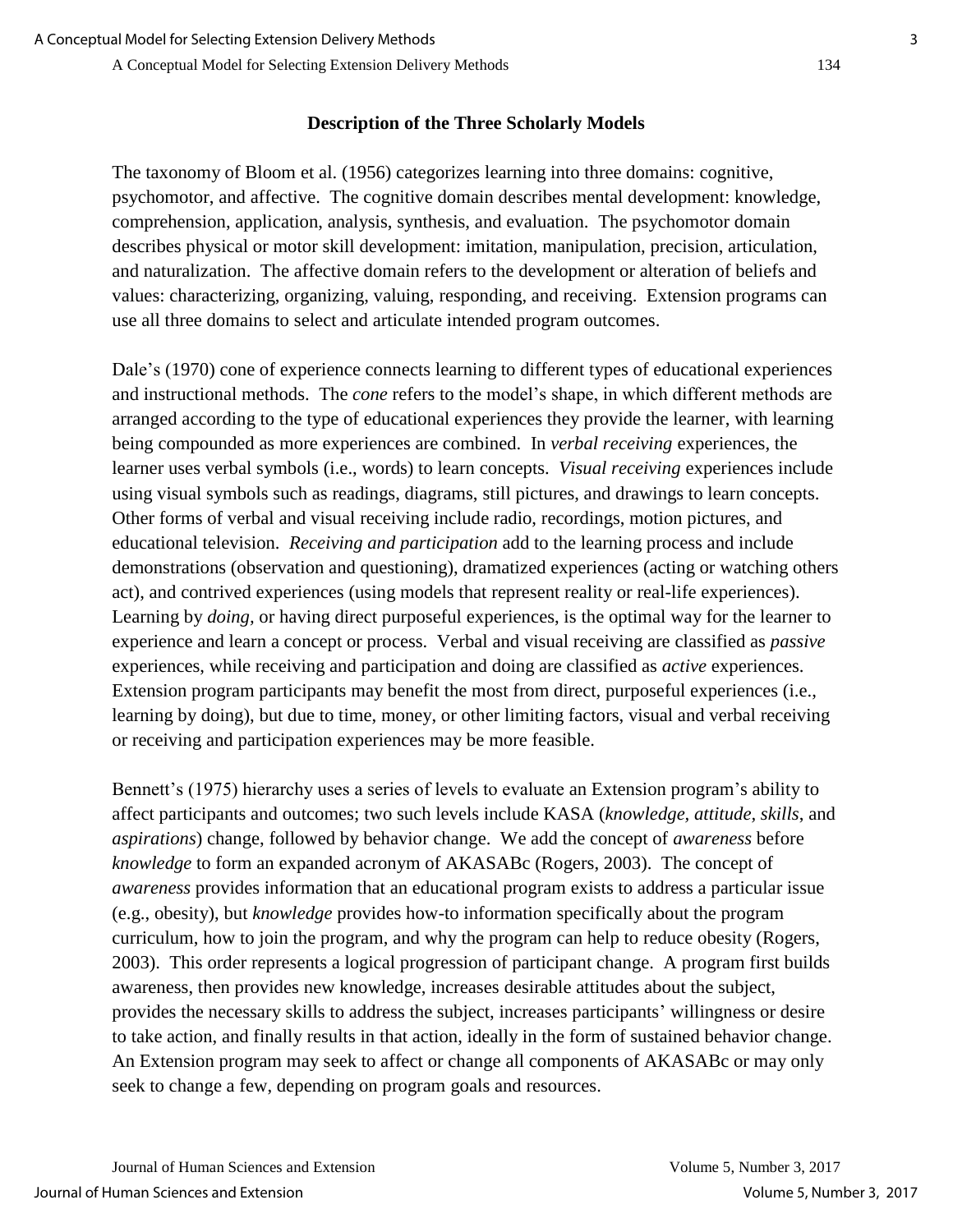All three educational models can be used independently to shape educational programming and Extension delivery methods. However, the conceptual relationships between the three models have not been clearly identified and presented in a user-friendly manner for practitioners to use in program design, delivery, and evaluation.

### **Approach (Development of Our Conceptual Model)**

We began the development of our new conceptual model by representing the models of Bloom et al.'s (1956) taxonomy of learning domains, Dale's (1970) cone of experience, and Bennett's (1975) modified KASA/behavior change levels with awareness as an additional level, each as a separate hierarchical triangle with their respective model components listed inside (Figure 1).

*Figure 1. Hierarchical Triangles of Bloom et al., Bennett, and Dale Models*



We wanted our model to indicate the relationships between the three scholarly models (Bloom et al., Dale, and Bennett) and other factors that shape the success of program outcomes, including: *Percentage of given audience affected, Resources needed, Impact of learning experiences,* and *Degree of audience participation required* (Figure 2). Our model indicates these relationships between models in two distinct ways: 1) the physical shape of each triangle model; and 2) the related factor labels in between the triangles with ranges and directional arrows. The physical shape of each model signifies *more* or *higher* as the triangle width *increases* from the thin apex to the wide base and signifies *fewer* or *lower* as the triangle width *decreases* from the wide base to the thin apex.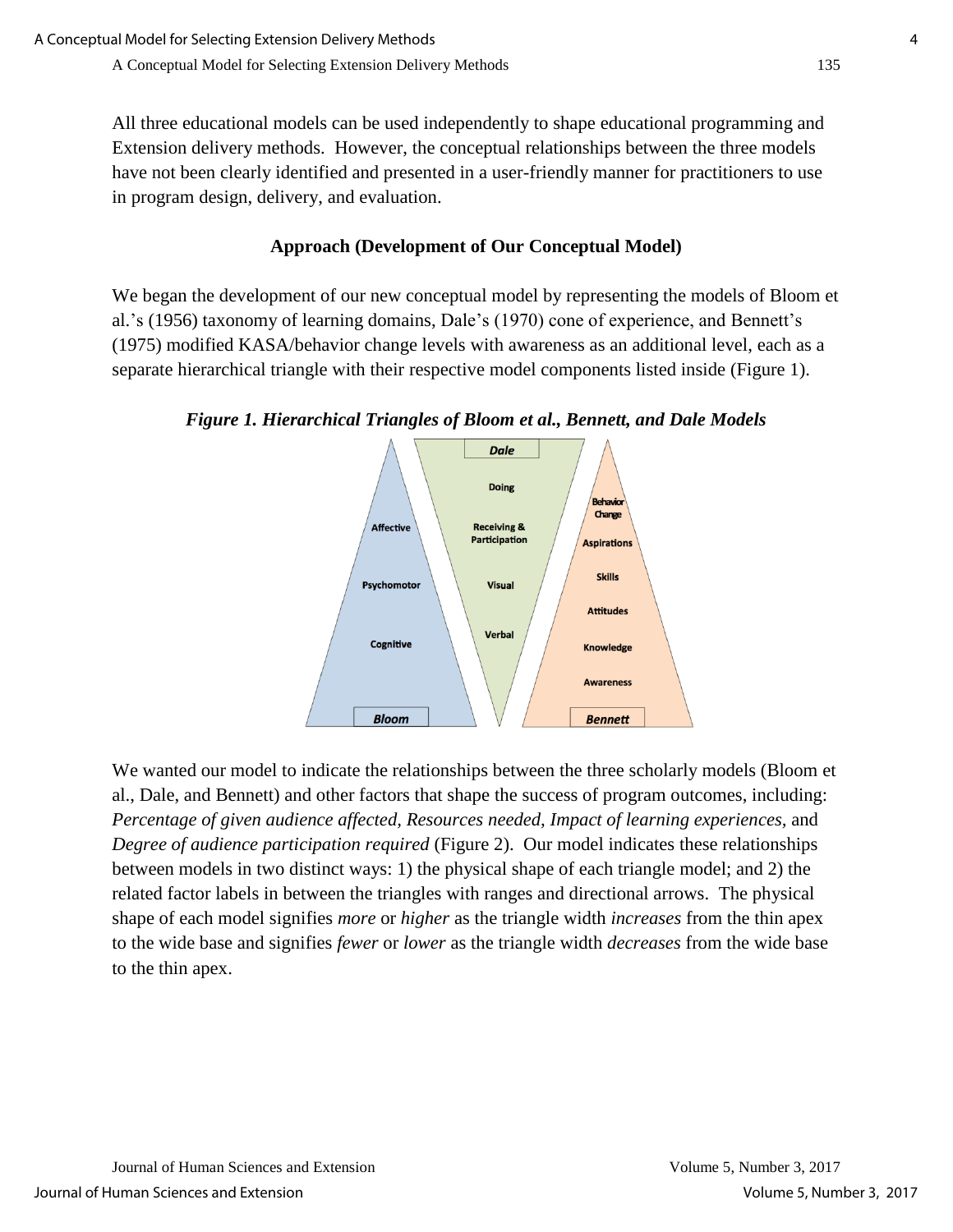

The Bloom et al. and Bennett models are both represented by upright triangles because they explain the effects of educational programming on a given audience in similar ways. The shapes of the Bloom et al. and Bennett models demonstrate that a larger percentage (wide base of the triangle) of the audience will be affected at the lower levels (*cognitive*, *awareness*, and *knowledge*) than will be affected at the higher levels (*affective*, *aspirations*, and *behavior change*), as represented by the width (thinner apex of the triangle). The factor label *Percentage of given audience affected* shows that given a program aimed at changing all levels (awareness through behavior change or cognitive through affective change), the educator can expect a larger segment of the audience to achieve lower levels of change and a smaller segment to achieve higher levels of change. There are clearly many influences that may play a role in program outcomes and the model cannot provide specific percentages or figures. However, this factor label demonstrates a generally held notion of behavior change agents that changing awareness or knowledge among a large number of people in a given program is more realistic than changing the behaviors of that same number of people (Kelly & Barker, 2016; Markman, 2014; Pratt & Bowman, 2008).

Dale's cone of experience already has a triangular shape, which fit well with our modeling logic and layout. The triangle's inverted shape comes from the compounding of learning as the participant is exposed to multiple educational experiences from one-way verbal receiving (bottom vortex) to more interaction and direct action or doing (wide top). The two factor labels associated with Dale's model, *Impact of learning experiences* and *Degree of audience participation required,* also indicate the effects at different levels of program outcomes. As the audience is engaged with more sensory and active experiences, the impact of learning increases. In order to get audience members to achieve purposeful action or to learn by doing, a greater level of participation or engagement from the learner is required by the educator.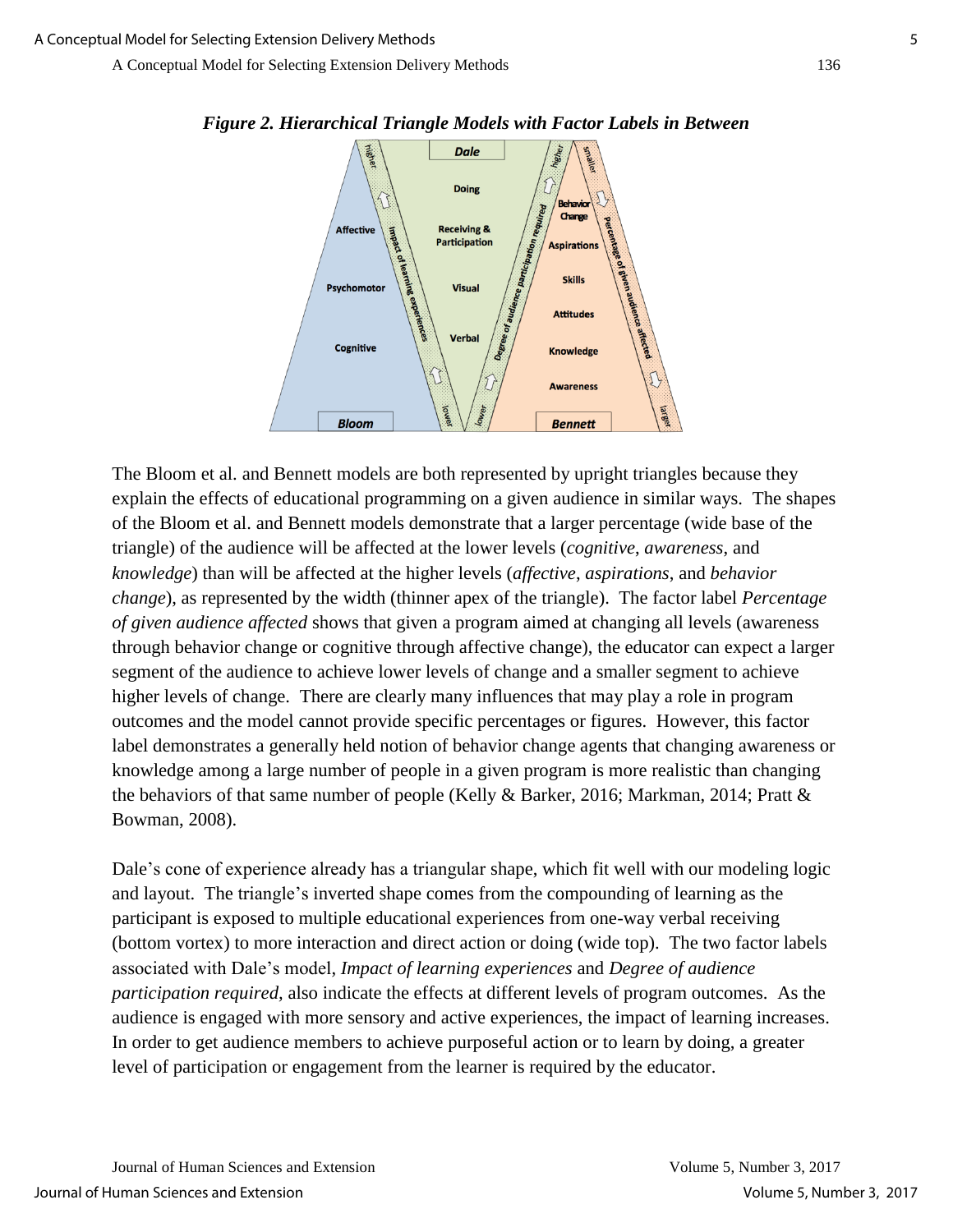The models do not share the same number of concept levels (Bloom et al.  $-3$ , Dale  $-4$ , Bennett – 6); therefore, we aligned the levels based on logic and experience, placing horizontal lines across each triangle to separate the levels (Figure 3). Cognitive learning, awareness, and knowledge are primarily delivered through speech or lecture (verbal receiving), though cognitive learning can also rely on visual elements (visual receiving). Attitudes can be affected by oral argument alone (verbal receiving); however, *seeing is believing*, therefore attitudes are also linked with visual receiving. Skill and psychomotor development are often carried out through visual demonstrations, but also through active participation and practice. Aspirations represent the will or desire to act, but a person exhibits behavior change only when repeated or purposeful action is taken. The affective domain is the highest domain in Bloom et al.'s taxonomy and represents independent thought, valuation, and response. The affective domain is in line with Dale's doing, where the learner actively takes on their own educational experiences and Bennett's behavior change, where the individual is choosing to alter their behavior based on their aspirations. The affective domain is also connected to receiving and participation because without the receiving and participation experience, the learner would not be able to fully achieve the intended behavior change (Frisby, Weber, & Beckner, 2014).





Next, we selected several common delivery methods, based on literature cited in this article (Bennett, 1975; Bloom et al., 1956; Richardson, 2001) and our own experiences, for each of Dale's four levels. We positioned each group of delivery methods within the fourth and final triangle of our model, mirroring Dale's inverted triangle. The delivery methods associated with each level of Dale's cone of experience are listed below:

*Verbal Receiving*: In-person question and answer session; group discussion; lecture; radio; and online streaming and recorded audio.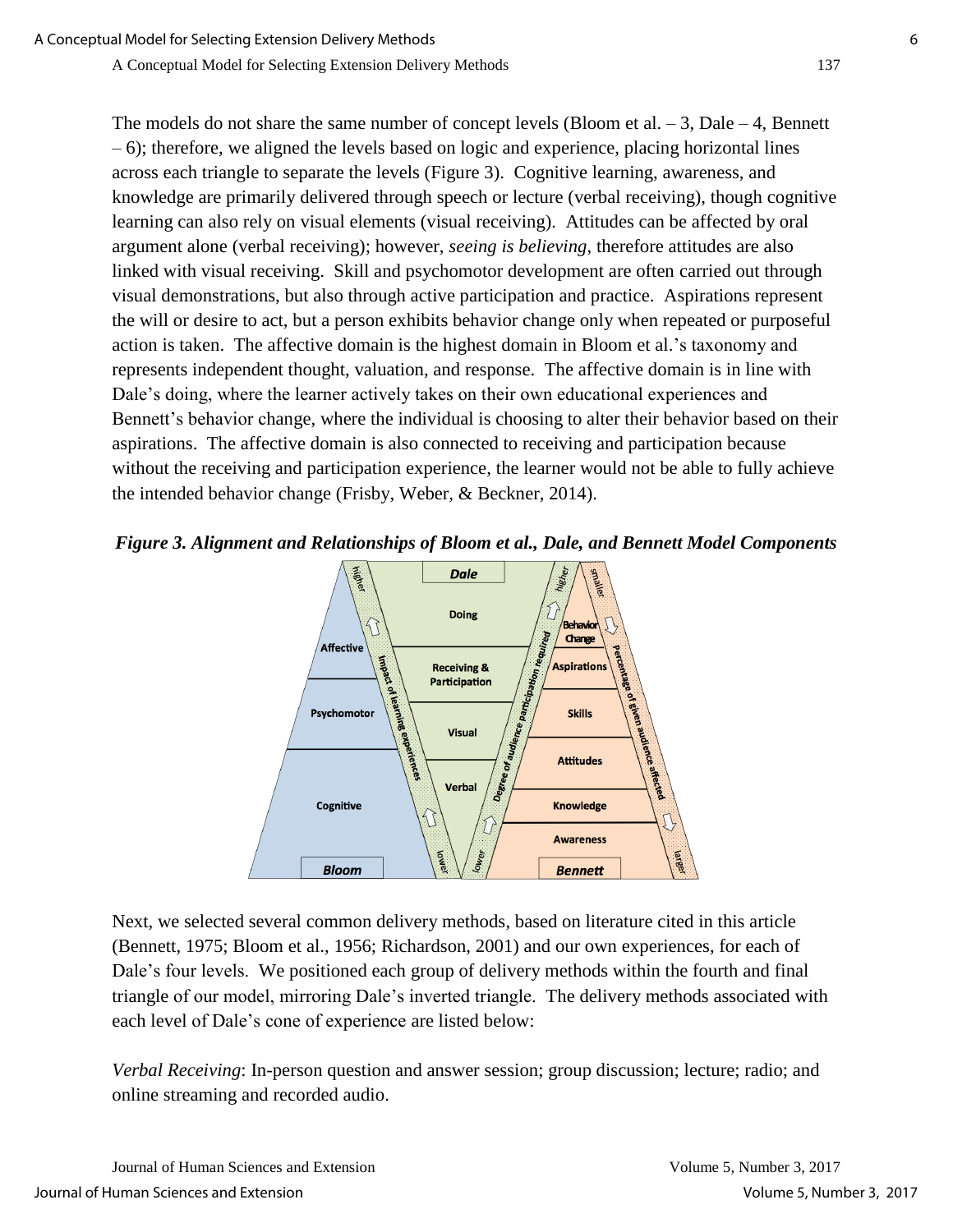*Visual Receiving*: Readings; charts, graphs, and diagrams; still pictures; drawings; online and DVD video; mobile applications (phone/tablet/laptop); instructor demonstrations; educational TV; and field trips (field trials/plots).

*Receiving and Participation*: Hands-on demonstrations; observing and questioning; individualized instruction; dramatizations, role-play, and skits; modeling of concepts; workshop/training; online forums and webinars; and social networking.

*Doing*: Participant testimonials; translating and sharing field experience; evaluation of adopted technology; participant-experimentation; one-on-one client consultations; role-play and skits; participant-led public speaking and demonstrations; participant-initiated online question/answer forums and wiki-sites; social networking.

We then added the delivery methods triangle along with the remaining factor label *Resources needed* to form our final model (Figure 4).



*Figure 4. Final Model Connecting Bloom et al., Dale, Bennett, and Delivery Methods*

It was important to indicate the relationship between the learning process/educational outcomes and the resources needed to support such programming. We identified three main resources (time, materials, and cost). This factor label is associated with the delivery methods triangle, but the relationship also applies to the Bloom et al., Bennett, and Dale models. In order to achieve higher forms of learning (affective, doing, behavior change), more in-depth, participant-driven experiences and methods are needed. In general, these higher forms of learning and change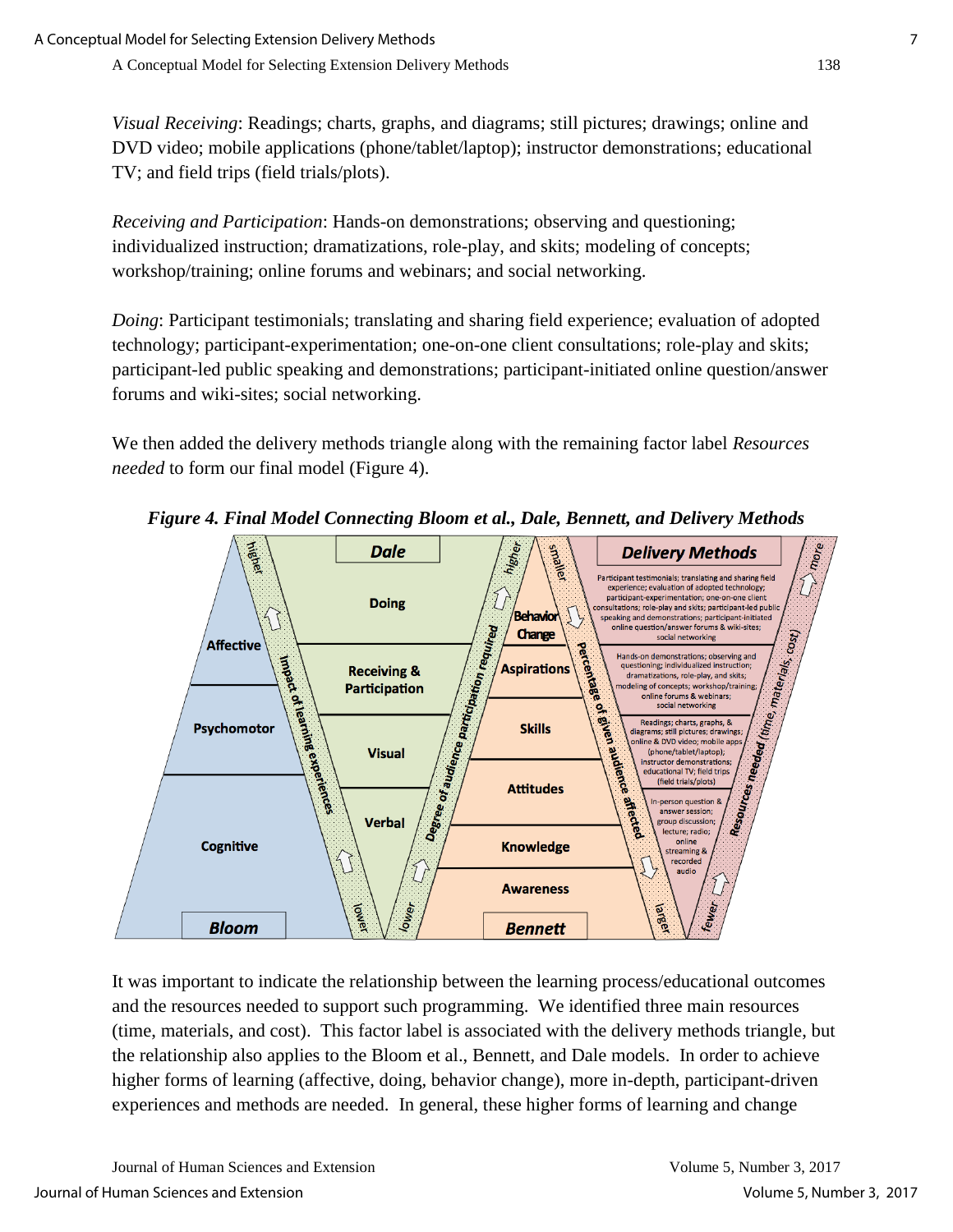require more time to occur, more materials to be used, and more costs associated with venues, food/drink, educational materials, transportation, equipment, and follow-up with participants for program evaluation (Radhakrishna & Bowen, 2010).

To download an 8.5" x 11" PDF version of the model in color or monotone, use the following shortened URL (https://tinyurl.com/ydxkeunb) or the full-length URL (https://drive.google.com/open?id=0B6-dWXG-Vxl5VnpBUUZ1SW9QT0E).

## **Using the Conceptual Model**

To demonstrate the conceptual model's utility, we applied the model to a previously developed smoking cessation program designed for middle and high school students. The goal of the program was to create awareness of the negative effects of smoking and to change the attitudes and behaviors of the program participants.

The most effective way to begin using the conceptual model is to first identify the learning goals or objectives of the program. This program had three aims: increase awareness of negative smoking effects; change attitudes about smoking (i.e., from favorable to unfavorable); and change behaviors (i.e., stopping those who do smoke and preventing those who may start smoking). Once the goals/objectives have been identified, the educator matches them to the appropriate levels in Bloom et al.'s taxonomy or Bennett's hierarchy. Bennett's hierarchy provides the greatest number of delineated levels, making it easier to match specific program objectives to the conceptual model's concepts, but either panel can be used for this purpose.

After locating the awareness level in the Bennett panel, the educator physically turns the model to the Delivery Methods panel and identifies the set of methods (i.e. verbal receiving methods) aligned with the awareness level. At first look, the methods may seem limited to only verbal receiving. However, if the educator places the awareness objective within the context of Bloom et al.'s cognitive domain, they will see that the cognitive domain aligns with verbal receiving and visual receiving methods. The conceptual model shows that in order to increase awareness, the educator could use verbal methods such as an in-person talk at a school assembly, a group discussion, or question and answer session with students in class. Visual methods such as informational diagrams or posters could also be used to spread awareness of the harmful effects of smoking.

Applying the same steps, the conceptual model demonstrates that similar verbal and visual receiving methods could also be used to change attitudes. The educator could show photos of the effects that smoking has on the lungs, skin, or mouth to change students' attitudes. They could hold an in-person class discussion with a smoking-related cancer survivor to reinforce the consequences.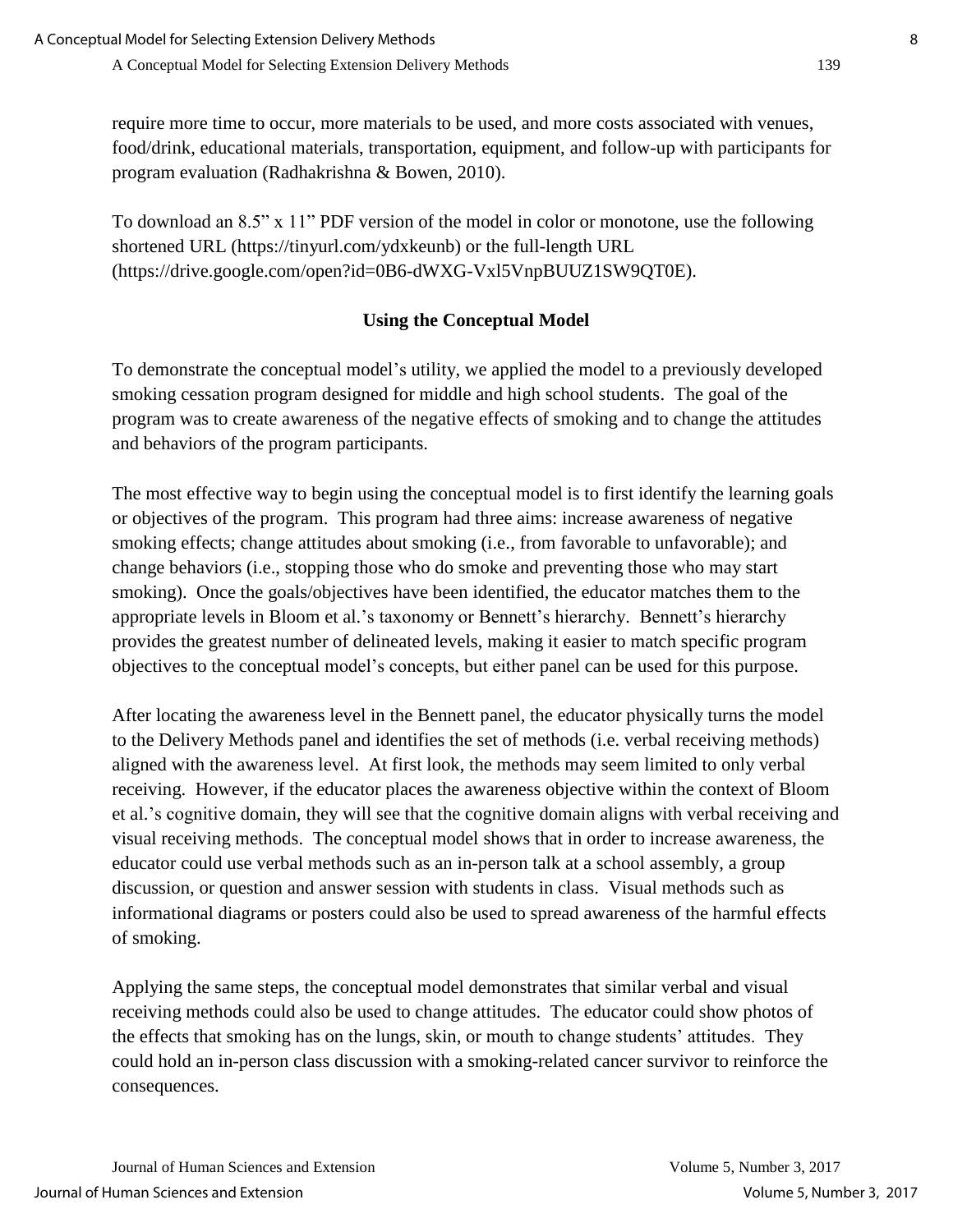To achieve behavior change, the educator could use multiple methods from the Delivery Methods panel, working their way up through all levels to the top. To achieve Bennett's behavior change or Bloom et al.'s affective domain, the educator could have students act out skits in which participants are shown how smoking leads to cancer and brings a lot of pain and even death. Participants who have been around people who smoke could share their experiences such as finding it hard to breathe or having their clothes smell like smoke after being around that person.

The conceptual model also shows the related factors of achieving different levels of participant change. More time, resources, and participant engagement are needed to stop people who smoke and prevent others from starting. While fewer participants may be affected at this level, the impact of the experiences on those affected participants will be greater.

### **Conclusion and Implications**

Our conceptual model is a novel way of connecting and presenting three foundational scholarly works of Bloom et al., Bennett, and Dale with common delivery methods used in Extension programming. The model serves as a tool to aid the Extension educator in four ways:

- 1. It is a reference guide to recall the components of three educational models of Bloom et al., Dale, and Bennett;
- 2. It lists over 30 different delivery methods that can be used in Extension programs;
- 3. It visually and conceptually connects all three educational models (Bloom et al., Dale and Bennett) and components with specific educational techniques (delivery methods) to aid Extension educators in selecting specific methods for desired program outcomes; and
- 4. It informs the educator, through the four different factor labels in-between, about the potential educational impact of their methods, the degree of audience engagement required, the amount of resources needed, and the relative number of people that can be affected at each level.

As a result of these benefits, Extension educators who use this tool will be better prepared to design and select effective delivery methods that will lead to better program outcomes.

As Extension educators implement this model, we will determine its effectiveness in achieving better outcomes through continued research. Potential next steps include using an experimental design approach to empirically measure the associations of components within the model to each other and to compare the overall effectiveness of using the model to traditional delivery method selection.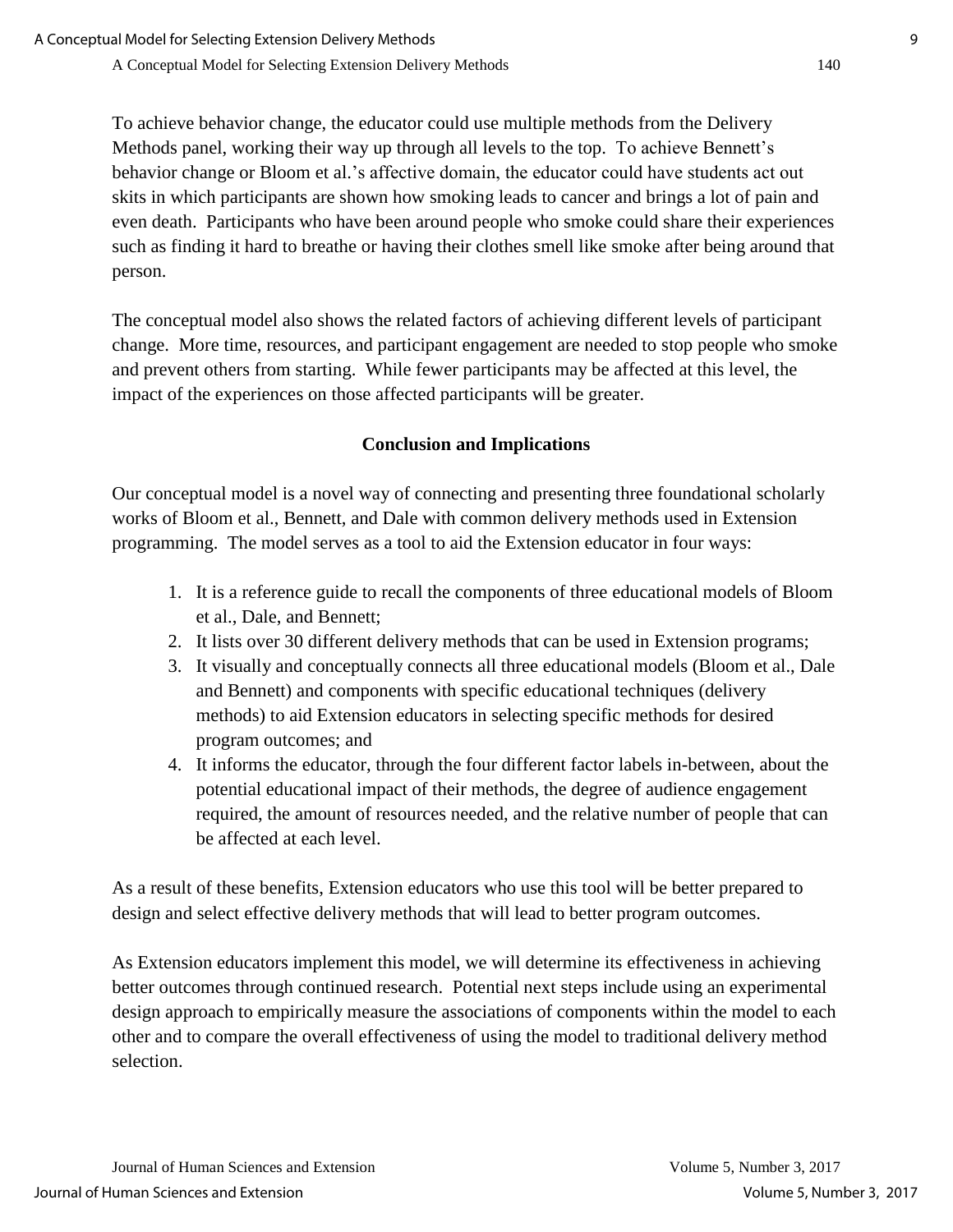We propose this conceptual model to generate discussion and further empirical inquiry to validate and test the model using existing programs. For example, one could review a program to determine if a particular delivery method resulted in the desired change as suggested by the model. However, we acknowledge there are limitations inherent in this proposed model. We urge caution in applying the model to current program planning and delivery method selection.

#### **References**

- Bennett, C. (1975). Up the hierarchy. *Journal of Extension, 13*(2), 7–12. Retrieved from http://www.joe.org/joe/1975march/1975-2-a1.pdf
- Bloom, B. S., Engelhart, M. D., Furst, E. J., Hill, W. H., & Krathwohl, D. R. (1956). *Taxonomy of educational objectives, handbook I: Cognitive domain*. New York, NY: David McKay Company.
- Dale, E. (1970). A truncated section of the cone of experience*. Theory into Practice, 9*(2), 96–100.
- Fedele, S. V. (1985). *The potential of interactive video for Extension information delivery* (ASEA Technical Report 85-5015).
- Frisby, B. N., Weber, K., & Beckner, B. N. (2014). Requiring participation: An instructor strategy to influence student interest and learning. *Communication Quarterly, 62*(3), 308– 322. doi:10.1080/01463373.2014.911765
- Kelly, M. P., & Barker, M. (2016). Why is changing health-related behaviour so difficult? *Public Health, 136*, 109–116. doi:10.1016/j.puhe.2016.03.030
- Laughlin, K. M., & Schmidt, J. L. (1995). Maximizing program delivery in Extension: Lessons from leadership for transformation. *Journal of Extension*, *33*(4), Article 4FEA4. Retrieved from http://www.joe.org/joe/1995august/a4.html
- Markman, A. (2014, February 10). Don't persuade customers Just change their behavior. *Harvard Business Review*. Retrieved from https://hbr.org/2014/02/dont-persuadecustomers-just-change-their-behavior
- Pratt, C., & Bowman, S. (2008). Principles of effective behavior change: Application to Extension family educational programming. *Journal of Extension, 46*(5), Article 5FEA2. Retrieved from https://www.joe.org/joe/2008october/a2.php
- Radhakrishna, R., & Bowen, C. F. (2010). Viewing Bennett's hierarchy from a different lens: Implications for Extension program evaluation. *Journal of Extension, 48*(6), Article 6TOT1. Retrieved from https://www.joe.org/joe/2010december/tt1.php
- Richardson, J. G. (2001). *Extension education: Process and practice . . . Program delivery methods*. Raleigh, NC: North Carolina Cooperative Extension Service.
- Rogers, E. M. (2003). *Diffusion of innovation*s (5th ed.). New York, NY: Free Press.

*Rama Radhakrishna* is a professor of Agricultural and Extension Education in the Department of Agricultural Economics, Sociology, and Education and assistant dean for graduate education at